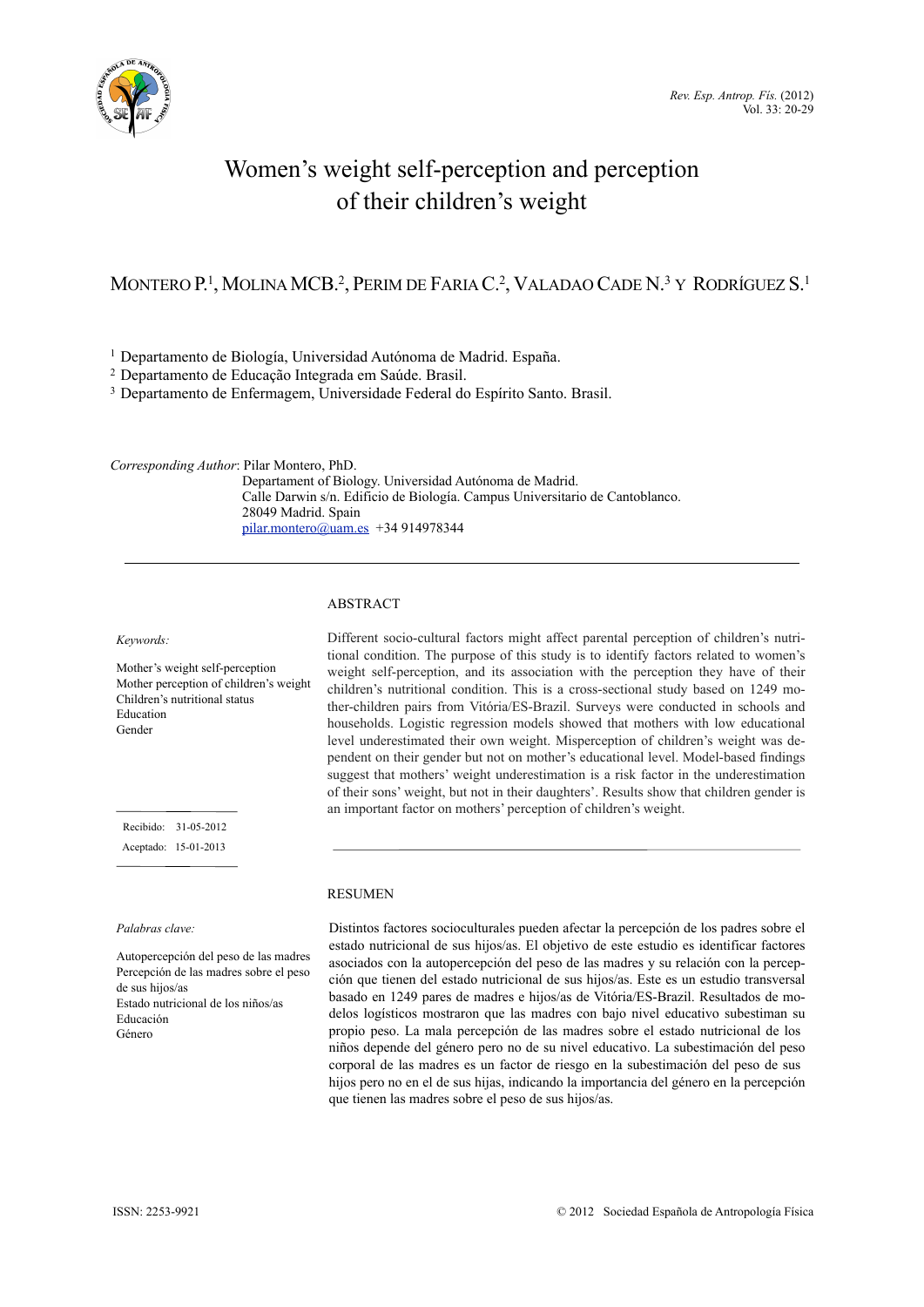# **Introduction**

 Nutritional situation in Brazil as in other developing countries is heterogeneous. Under-nutrition -which has been considered as the main nutritional problem among children- is disappearing as an epidemiological event (Batista Filho and Rissin, 2003); conversely, overweight is now affecting half of the adult population in some Brazilian cities (Instituto Brasileiro de Geografia e Estatística, 2004). Furthermore, changes in nutritional patterns are associated to family incomes and other socioeconomic factors such as educational level, skin color, etc. (Bastos et al. 2008; Gigante et al. 2006; Instituto Brasileiro de Geografia e Estatística, 2004).

 Considerations about body image are of great interest among researchers from different areas. Inadequate agreement between body weight self-perception and real body weight might influence feeding patterns (Almeida et al. 2005; Kakeshita & Almeida, 2006). This issue leads to discussion about a health component such as corporal satisfaction; it is important to identify people's self-perception of their nutritional status in relation to what is currently recommended as healthy. In other words, to identify under what conditions people's body weight perception is associated to higher risk of developing diseases. This is especially significant among women of different socioeconomic status (Braga et al. 2007; Robinson et al. 2001), which are the most sensitive population stratum to the influence of communication media, and still are responsible for feeding the family.

 Parents' ability to identify overweight problems in children is an important factor in the prevention of obesity (Baughcum et al. 2000; Carroll, 2008; Maynard, 2003). A review of parental perception of children's overweight status based on twenty-three studies showed that more than half of parents were not able to recognize overweight condition in their children (Parry et al. 2008). Among the different sociocultural factors that might affect this failure, women's self-perception of their nutritional condition might also affect the nutritional care of their children. Consequently, the hypothesis of the present study is that mothers' body weight self-perception (MWSP) is associated with the perception they have of their children's

weight (mothers' perception of their children's weigh, MPCW). Since this perception depends on several socioeconomic and cultural factors, a better understanding of this process might represent an important contribution to the design and implementation of successful actions and interventions, focused on the prevention of overweight and obesity. This is so, since the fact of losing weight - a common prescription under the responsibility of health professionals – is not successful in most of the cases (Goodell et al. 2008; Huang et al. 2007).

 Given the importance of women in family health care, this study proposes to identify factors related to women's weight self-perception (MWSP) and its association with the perception of their children's weight (MPCW).

#### **Material and Methods**

#### *Study population*

 This is a cross-sectional study carried out in Vitória/ES city (Brazil) in 2007. Sample is formed by 1249 students (age range 7-10 years) from Vitória's public and private schools and their mothers (age range 18-57 years). Children participated in the Nutrition and Health in School Children's Project (Health Project). The study was designed to geographically cover the entire Vitória city and the sample size calculated based on an expected overweight prevalence of 20%, a 3% sampling error and a 5% of signification level. Sampling by clusters was carried out in two stages being the school the primary unit.

 Pregnant women at the time of the survey as well as those who did not report their height, weight and years of education were not included in the analyses.

## *Children's anthropometric variables*

 Nursing students and professionals were trained to obtain children's anthropometric data in schools. Data of body weight (kg) -with 100g accuracy- was obtained using Family BWF Tanita scales (model f).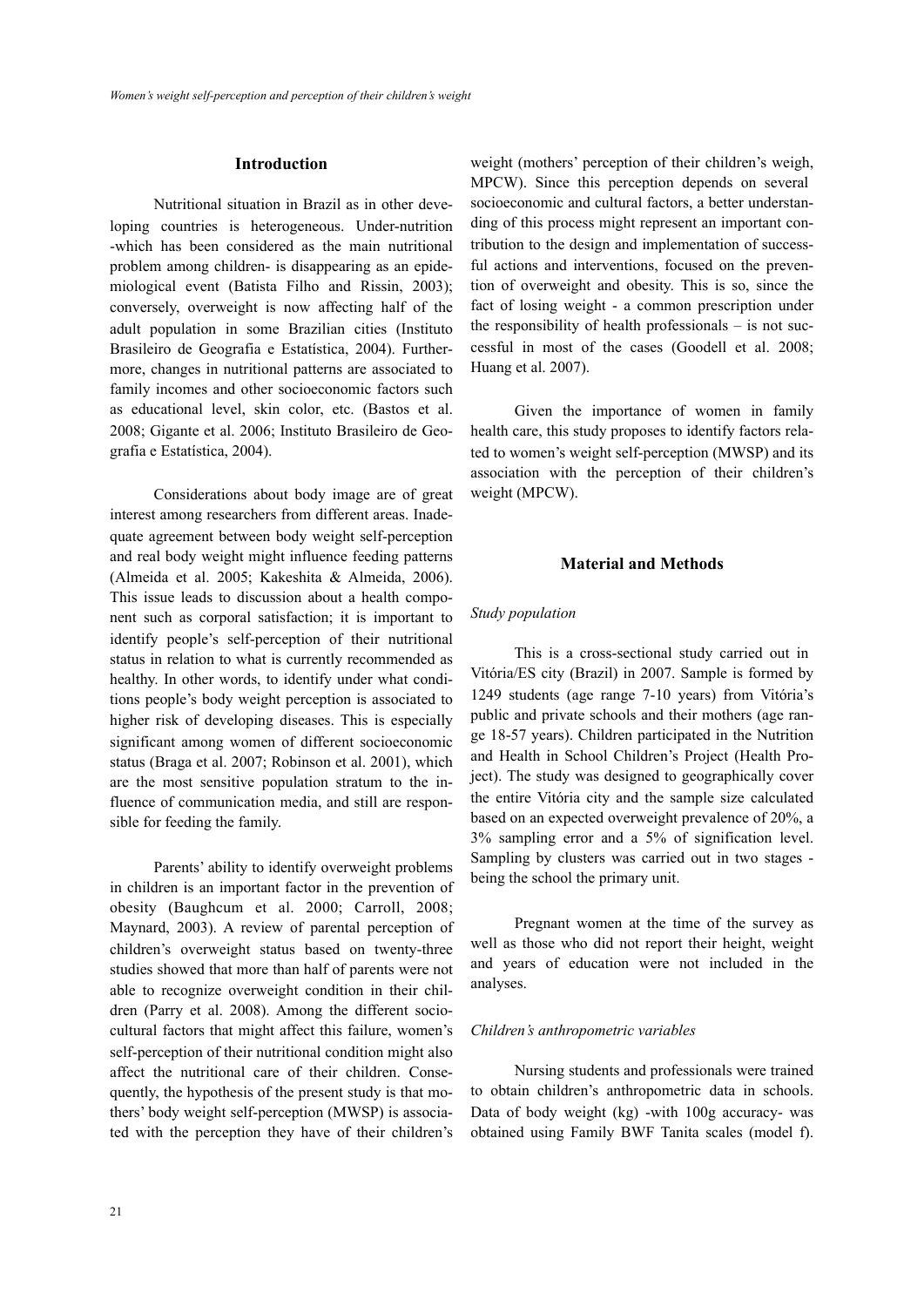Children were weighed without shoes and wearing the minimum clothes as possible, standing straight in the center of the scale platform with arms extended along the body and looking ahead. Height (cm) was measured with a 1mm accuracy using a portable Seca model 206 stadiometer, fixed to a smooth straight wall. Children were all barefooted, with loose hair, buttocks and heels against the wall and looking ahead in a horizontal plane.

 Children's nutritional condition was classified based on Body Mass Index (BMI) cut-off points proposed by the WHO (de Onis et al. 2007): "severe thinness" <-3SD; "thinness" <-2SD; "normal weight"  $-2 < SD < +1$ ; "overweight" >+1SD; "obesity" >+2SD. In further analyses, severe thinness and thinness were grouped into a single category, since there were only two boys and two girls with severe thinness in the sample.

#### *Mothers' self-reported variables*

 Written inform consents were obtained from mothers in the study. Women's data were obtained from a structured questionnaire. Mother's self-reported height and weight were used to estimate their BMI and to classify their nutritional status according to the WHO (WHO, 1995). Women's weight self-perception and the perception of their children's nutritional status were obtained using closed questions; mothers had to choose among different options: if at the moment of the interview they perceived themselves and their children as underweight (thin or very thin), in normal weight, overweight or obese.

 Then, two variables were created based on the classification of women's and children's nutritional status and body weight perception: "Mother's weight self-perception (MWSP)" and "Mother's perception of their children weight (MPCW)". Three categories were identified for each variable. "MWSP": Category 1 (same) - BMI classification being the same as body weight perception (mothers who said they had the same condition corresponding to her reported weight); Category 2 (under) - BMI classification above body weight perception category (they perceived themselves thinner than they reported) and Category 3 (above) - BMI classification below body weight perception category (they perceived themselves heavier than they reported). For "MPCW" the same categories were created considering measured, instead of self-reported BMI.

# *Socioeconomic data*

 The questionnaire included information on maternal age, number of children and mother's educational level (Primary incomplete, Primary complete, High school and Superior education - or Higher studies) and other socioeconomical indicators (Bisi Molina et al. 2009; Bisi Molina et al. 2010b). Educational level was selected to represent the socioeconomic condition of studied women (He & Evans, 2007). Consequently, the study population is described according to mother's educational level.

### *Statistical analyses*

 Statistical analyses were performed using SPSS 17.0. Quantitative variables were analyzed by one-way ANOVA followed by Tukey tests. Bi-variant tests (Chi-square) were performed for the analyses of qualitative variables. Kappa (k) test was used to evaluate the agreement between mothers' estimated nutritional status and mothers' self-perception of body weight. Non parametric analyses (Kruskal-Wallis) were performed when no variance homogeneity or normal distribution were assumed.

 Multivariate analyses were performed using logistic regression models. MPCW was used as the dependent variable. For these analyses, the category of mothers who perceived their children above their real weight was not included due to the small number of children in this category, which could cause instability in the model. Children's (measured) and mothers' (self-reported) BMI, number of children, maternal age, maternal educational level, and women's weight classification were included in the model as independent variables. Adjusted odds ratio (OR) and 95% confidence intervals (CI) were estimated.

 This study was approved by the Committee of Ethics Research of the Biomedical Center of the Federal University of Espirito Santo on 10/26/06 under 089/06 registration number in the CEP/UFES.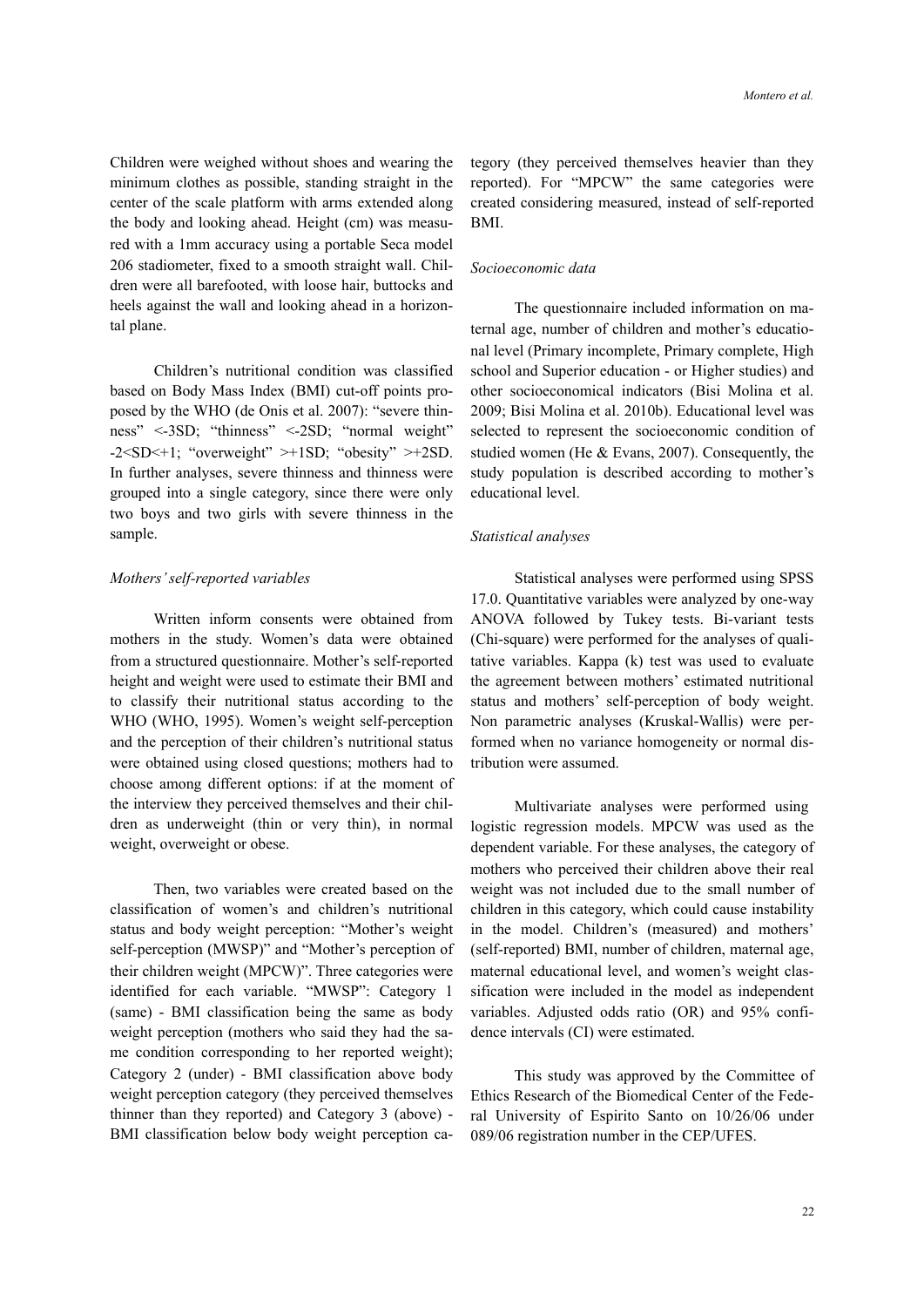# **Results**

 Table 1 shows the studied characteristics of women according to their educational level. Women with superior education are older, have fewer children and have lower self-reported weight and BMI than women with other educational levels.

 No significant differences were found between boys and girls for weight ( $t = -0.034$ ;  $p = 0.973$ ), height  $(t = 0.903; p = 0.367)$ , BMI  $(t = -0.682; p = 0.496)$  and BMI z-scores ( $t = 0.317$ ;  $p = 0.752$ ) (data not shown). Consequently, no sex-based analyses were made in children's anthropometric data according to mothers'

educational level (Table 2). Significant differences were found for children's weight, BMI and BMI mean z-scores, between the four groups of mother's educational level, but not for height. Mean values of BMI are higher than the P50 of the WHO standards (de Onis et al. 2007), shown by positive mean z-scores.

 Differences were also observed in both mothers' nutritional status (estimated BMI) and weight self-classification, according to their educational level (Table 3). The frequency of women with normal estimated BMI is lower among those with primary incomplete studies and higher in women with superior studies. However, women with superior education have

|  | Table 1: Study characteristics of women according to their educational level |  |  |  |  |
|--|------------------------------------------------------------------------------|--|--|--|--|
|  |                                                                              |  |  |  |  |

| Educational level                            |                     |                         |                  |             |                   |  |  |
|----------------------------------------------|---------------------|-------------------------|------------------|-------------|-------------------|--|--|
|                                              | Primary<br>complete | High school<br>Superior |                  |             |                   |  |  |
| Variables                                    | Mean $(SD)$         | Mean $(SD)$             | Mean $(SD)$      | Mean $(SD)$ | Anova $(F)$       |  |  |
| Age (n = 1215)                               | $36.3(7.6)^{b}$     | $33.8(7.1)^a$           | 34.8 $(6.8)^a$   | 38.1(5.6)   | $17.42$ $\degree$ |  |  |
| $N^{\circ}$ of children (n = 1228)           | $3.2(1.7)^{b}$      | $2.5(1.1)^{b}$          | 2.1(1.1)         | 1.9(0.7)    | $67.35$ c         |  |  |
| Mothers' self-reported weight ( $n = 1195$ ) | $66.3(13.5)^{a}$    | 67.0(13.7) <sup>a</sup> | $66.0(11.9)^{a}$ | 62.0(10.3)  | 7.85 <sup>c</sup> |  |  |
| Mothers' self-reported height ( $n = 1150$ ) | 161.0(0.1)          | 162.0(0.1)              | 162.0(0.1)       | 163.0(0.1)  | 1.59              |  |  |
| Mothers' BMI $(n = 1130)$                    | $25.5(4.7)^{a}$     | $25.6(5.0)^{a}$         | $25.1(4.2)^{a}$  | 23.5(3.6)   | 11.76 c           |  |  |

 $a_p < 0.05$  with reference to Superior educational level  $\rightarrow b_p < 0.005$  with reference to complete High school educational level  $\rightarrow c_p < 0.001$ 

Table 2: Anthropometric characteristics of children according to mothers' educational level

|                     |                          | <b>Educational level</b> |             |                          |                     |
|---------------------|--------------------------|--------------------------|-------------|--------------------------|---------------------|
| $n = 1249$          | Primary<br>incomplete    | Primary<br>complete      | High school | Superior                 |                     |
| Variables           | Mean $(SD)$              | Mean $(SD)$              | Mean $(SD)$ | Mean $(SD)$              | Anova $(F)$         |
| Weight              | $30.8(8.1)$ <sup>a</sup> | 32.0(8.5)                | 32.9(8.6)   | $30.8(6.6)$ <sup>a</sup> | 5.52 <sup>b</sup>   |
| Height              | 134.1(8.7)               | 135.1(8.8)               | 135.0(8.8)  | 134.0(8.0)               | 1.36                |
| BMI                 | $17.0(3.0)$ <sup>a</sup> | 17.4(3.3)                | 17.8(3.2)   | $17.0(2.6)$ <sup>a</sup> | 6.50 °              |
| <b>BMI</b> z-scores | $0.15(1.24)^d$           | $0.29(1.34)^{d}$         | 0.58(1.30)  | $0.28(1.09)^{d}$         | $21.72 \text{ c K}$ |

 $a_p < 0.05$  with reference to Primary complete and High school level -  $b_p < 0.005$  -  $c_p < 0.001$ 

 $d_p < 0.05$  with reference to High school level  $\overline{K}$  Kruskal-Wallis, non parametric analysis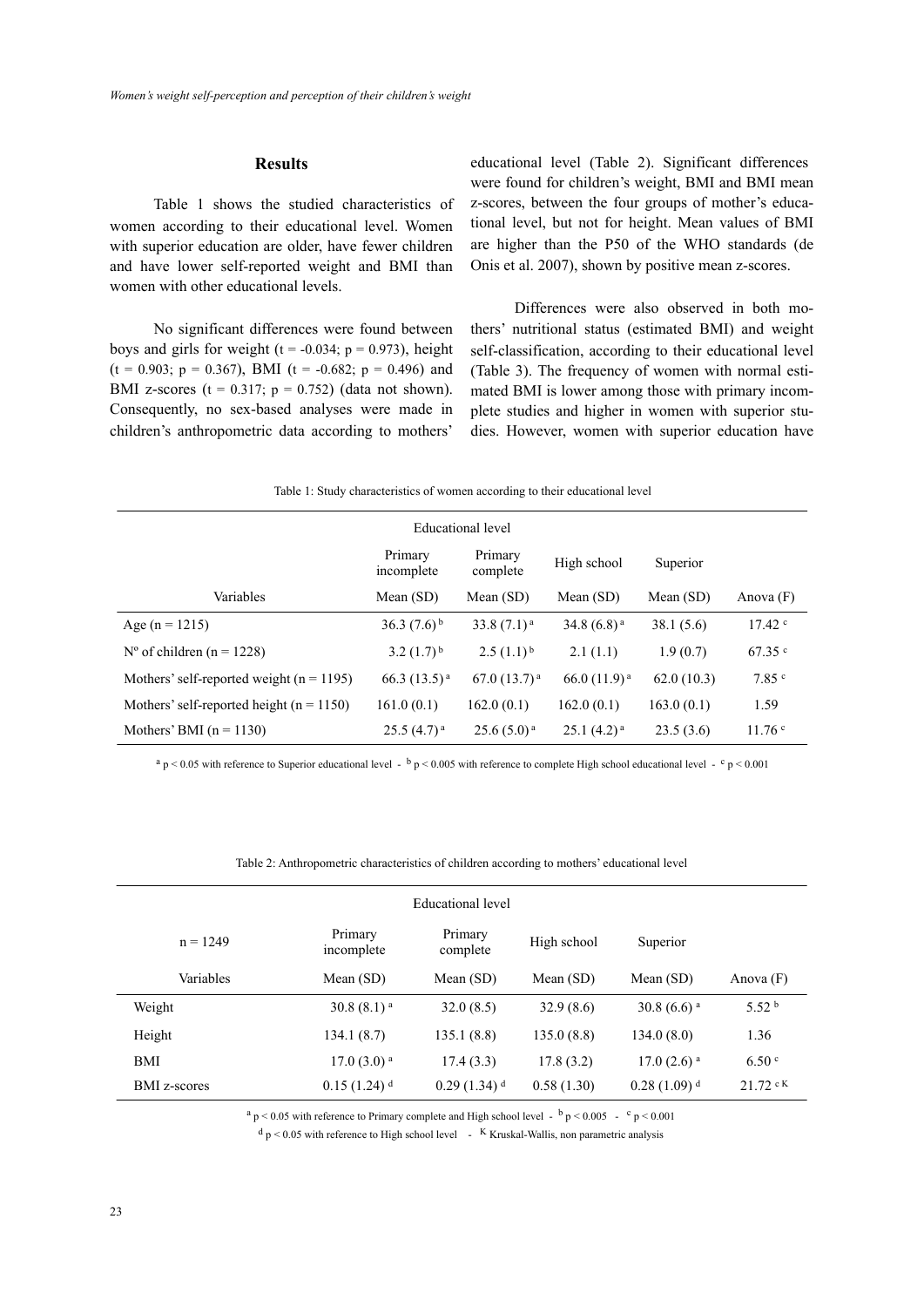|                                        | Educational level     |                     |             |           |                      |  |
|----------------------------------------|-----------------------|---------------------|-------------|-----------|----------------------|--|
|                                        | Primary<br>incomplete | Primary<br>complete | High school | Superior  |                      |  |
|                                        | N(%                   | $N(\%)$             | $N(\%)$     | $N(\%)$   | $\mathcal{X}^2$ test |  |
| Mothers' nutritional status            |                       |                     |             |           |                      |  |
| Low weight $(BMI < 20)$                | 28(9.8)               | 22(10.1)            | 32(7.7)     | 30(14.4)  |                      |  |
| Normal weight $(20 \le BMI \le 24.99)$ | 114(39.9)             | 97(44.7)            | 207(49.5)   | 12(58.4)  | 38.69 <sup>a</sup>   |  |
| Overweight $(25 < BMI < 29.99)$        | 103(36.0)             | 60(27.6)            | 131(31.3)   | 46(22.0)  |                      |  |
| Obesity (BMI $\ge$ = 30)               | 41 (14.4)             | 38 (17.5)           | 48 (11.5)   | 11(5.3)   |                      |  |
| Mothers' weight self-classification    |                       |                     |             |           |                      |  |
| Under reported weight                  | 104(36.7)             | 84 (38.0)           | 104(25.0)   | 31(14.8)  |                      |  |
| Same as reported weight                | 146(51.6)             | 106(48.0)           | 236(56.7)   | 141(67.5) | 43.27 <sup>a</sup>   |  |
| Above reported weight                  | 33(11.7)              | 31(14.0)            | 76 (18.3)   | 37(20.9)  |                      |  |

Table 3: Nutritional status and weight self-classification of mothers by educational level

<sup>a</sup> p < 0.001  $\mathcal{X}^2$  analysis

higher frequency of low self-reported weight and lower frequency of overweight and obesity. In conclusion, women's self-perceived weight differs from the data reported by them depending on their educational level. Women with lower educational level perceived themselves thinner than they reported while women with higher studies perceived themselves above the weight they reported (Table 3).

 Regarding children's nutritional status, the frequency of overweight and obesity was higher than that of thinness (Table 4). Prevalence of thinness is higher

| Educational level              |            |                       |                     |             |           |                      |
|--------------------------------|------------|-----------------------|---------------------|-------------|-----------|----------------------|
|                                | Total      | Primary<br>incomplete | Primary<br>complete | High school | Superior  |                      |
| Nutritional status             | $N(\%)$    | $N(\%)$               | $N(\%)$             | $N(\%)$     | $N(\%)$   | $\mathcal{X}^2$ test |
| Boys ( $n = 513$ )             |            |                       |                     |             |           |                      |
| Thinness $(< -2SD)$            | 11(2.1)    | 5(3.5)                | 5(4.7)              | 1(0.5)      | 0(0.0)    |                      |
| Normal weight $(-2 < SD < +1)$ | 360(70.2)  | 108(78.8)             | 69 (67.6)           | 113(63.5)   | 70 (72.9) | $22.41$ <sup>a</sup> |
| Overweight $(> +1SD)$          | 78 (15.2)  | 13(9.5)               | 16(15.7)            | 33(18.5)    | 16(16.7)  |                      |
| Obesity $(> +2SD)$             | 64 (12.5)  | 11(8.0)               | 12(11.8)            | 31(17.4)    | 10(10.4)  |                      |
| Girls $(n = 732)$              |            |                       |                     |             |           |                      |
| Thinness $(< -2SD)$            | 19(2.6)    | 7(3.4)                | 6(4.2)              | 3(1.1)      | 3(2.5)    |                      |
| Normal weight $(-2 < SD < +1)$ | 497 (67.9) | 153(73.6)             | 92 (64.3)           | 164(62.4)   | 88 (74.6) | $21.45$ <sup>a</sup> |
| Overweight $(> +1SD)$          | 139(19.0)  | 28(13.5)              | 27(18.9)            | 61(23.2)    | 23(19.5)  |                      |
| Obesity $(> +2SD)$             | 77 (10.5)  | 20(9.6)               | 18(12.6)            | 35(13.3)    | 4(3.4)    |                      |

Table 4: Nutritional status of children according to mothers' educational level

<sup>a</sup> p < 0.001  $\mathcal{X}^2$  analysis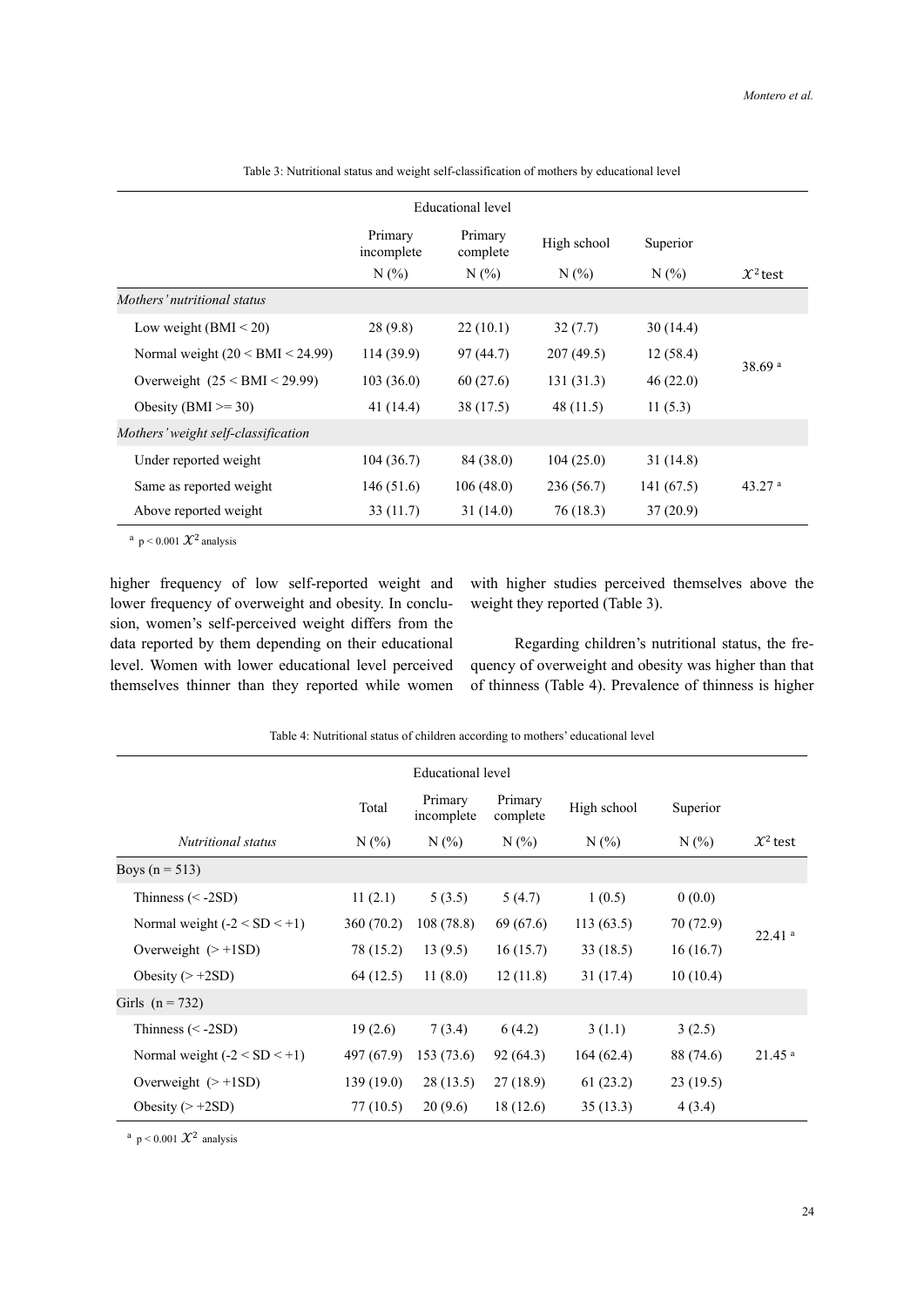in children with less educated mothers, while overweight and obesity are more frequent in those children whose mothers have complete primary and high school studies.

 In regard to children's sex, 46% of sons and 34% of daughters were perceived under the weight they had, but no differences were observed in the perception that mothers had of their sons' ( $\mathcal{X}^2 = 4.41$ ; p = 0.621) and daughters' ( $\mathcal{X}^2 = 2.70$ ; p = 0.845) weight, according to mothers' educational level (data not shown).

 Low agreement between maternal nutritional status and mothers' weight self-perception was found (Table 5). In general, underweight women tend to overestimate, while women with higher BMI tend to underestimate their weight. Furthermore, among those women classified as obese (BMI  $> 30Kg/m2$ ), 5.8% said they had a normal weight, 69.6% said they were overweight and only 24.6% perceived themselves as obese.

 Concerning mothers' perception of their children, boys and girls who are perceived by their mothers heavier or over normal weight, have negative mean BMI z-scores, corresponding to normal weight and even lower than the children perceived as thin. In addition, none of the six boys who were classified above their weight in Table 6 are overweight. A similar situation occurs in relation to BMI z-scores among girls. Out of the twenty three girls classified by their mothers as overweight, three of them are obese and three are in fact overweight (Table 6). The association between women's weight self-classification and their children's weight classification is shown in Table 6.

Table 5: Agreement between women's nutritional status (BMI) and weight self perception

|                                   | Mothers' weight self-perception |               |                   |              |  |  |
|-----------------------------------|---------------------------------|---------------|-------------------|--------------|--|--|
| Mothers' nutritional status (BMI) | Underweight<br>N(%              | Normal<br>N(% | Overweight<br>N(% | Obese<br>N(% |  |  |
| Underweight                       | 19(52.8)                        | 16(44.4)      | 1(2.8)            | 0(0.0)       |  |  |
| Normal weight $(-2 < SD < +1)$    | 72(11.7)                        | 393(63.8)     | 148(24.0)         | 3(0.5)       |  |  |
| Overweight $(> +1SD)$             | 2(0.6)                          | 111(32.7)     | 217 (64.0)        | 9(2.7)       |  |  |
| Obesity $(> +2SD)$                | 0(0.0)                          | 8(5.8)        | 96(69.6)          | 34 (24.6)    |  |  |

Kappa =  $0.317$ ,  $p < 0.001$ .

Table 6: Association between mothers' weight self-classification with their children's weight classification

|             |                               |                                                 |                  | Mothers' weight self-classification |                  |                      |
|-------------|-------------------------------|-------------------------------------------------|------------------|-------------------------------------|------------------|----------------------|
| <b>Sex</b>  | Children z-BMI<br>Mean $(SD)$ | Mothers' classification<br>of children's weight | Under<br>$N(\%)$ | Same<br>$N(\%)$                     | Above<br>$N(\%)$ | $\mathcal{X}^2$ test |
|             | 0.60(1.54)                    | Under real weight                               | 74 (50.7)        | 110(44.2)                           | 27(37.5)         |                      |
| <b>Boys</b> | 0.20(1.07)                    | Correct classification                          | 72 (49.3)        | 134(53.8)                           | 44(61.1)         | 7.88 <sup>a</sup>    |
|             | $-0.79(2.37)$                 | Above real weight                               | 0(0.0)           | 5(2.0)                              | 1(1.4)           |                      |
|             | 0.73(1.41)                    | Under real weight                               | 60(34.7)         | 133 (35.4)                          | 32(30.8)         |                      |
| Girls       | 0.18(0.99)                    | Correct classification                          | 112(64.7)        | 223(59.3)                           | 69(66.3)         | 11.11 <sup>b</sup>   |
|             | $-0.49(1.60)$                 | Above real weight                               | 1(0.6)           | 20(5.3)                             | 3(2.9)           |                      |

 $a_p < 0.097$  -  $b_p < 0.025$   $\mathcal{X}^2$  analysis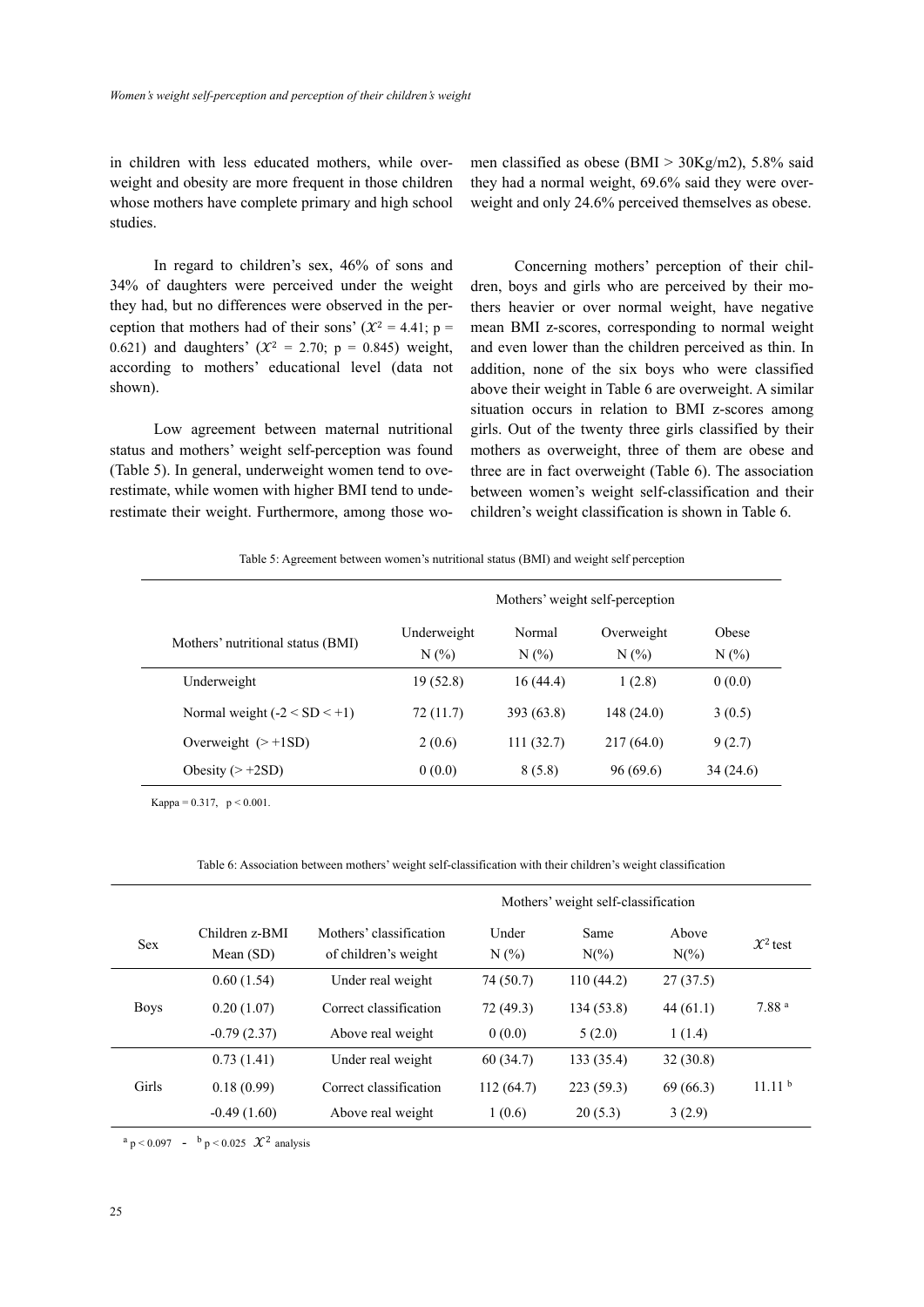The frequency of boys perceived by their mothers under their real weight is higher among mothers who also perceived themselves thinner than they reported. The frequency of girls perceived by their mothers under their real weight is nearly the same as in women who perceived themselves correctly or under the weight they reported; most of the girls perceived above their real weight have mothers that perceived themselves correctly.

 Logistic regression analyses were performed in order to consider the combined effect of all the variables studied in previous bi-variate analyses. In order to control sex effect, two sex-based models were performed (Tables 7 and 8). MWSP is only associated to the perception they have of their sons' weight. Boys but not girls are more likely to be perceived under their weight by mothers who also perceived themselves under their reported weight (Table 7). These analyses show that both boys and girls with higher BMI have more risk of being perceived under their real weight. Also mothers with higher BMI are less likely to underestimate their sons' weight. Finally, older women are more likely to perceive their daughters' weight correc-

tly, but this is in relation with mothers' educational level, which is higher among older women.

# **Discussion**

 A systematic review about the proportion of parents who were able to recognize overweight condition in overweight children was published by Parry et al. (2008). Results of this review showed that more than half of parents cannot recognize an overweight condition in their children. A better understanding of those factors influencing the recognition of weight issues in children is clearly needed (He and Evans, 2007; Huang et al. 2007). Parental ability to discriminate the weight status of children is critical for successful efforts on the prevention of obesity, but this ability depends on several socio-cultural factors (Boa-Sorte et al. 2007; Jackson et al. 1990). The evidence of mothers' failure to perceive their children as overweight is increasingly clear and much research points to the inverse relationship between socioeconomic status and educational qualification with poor percep-

| Mothers' perception of<br>sons' weight | B                        | p - value                | <b>OR</b> | 95% CI          |
|----------------------------------------|--------------------------|--------------------------|-----------|-----------------|
| Children's z-BMI                       | 0.125                    | ${}_{0.001}$             | 1.13      | $(1.06 - 1.21)$ |
| Mothers' BMI                           | $-0.059$                 | 0.020                    | 0.94      | $(0.90 - 0.97)$ |
| Number of children                     | 0.055                    | 0.505                    | 1.06      | $(0.90 - 1.24)$ |
| Mothers' age                           | 0.001                    | 0.958                    | 1.00      | $(0.97 - 1.03)$ |
| Educational level                      |                          |                          |           |                 |
| Primary incomplete                     | $-0.244$                 | 0.456                    | 0.78      | $(0.41 - 1.49)$ |
| Primary complete                       | 0.384                    | 0.239                    | 1.47      | $(0.78 - 2.78)$ |
| High school                            | 0.172                    | 0.544                    | 1.19      | $(0.68 - 2.07)$ |
| Superior                               | $\overline{\phantom{0}}$ | $\overline{\phantom{a}}$ |           |                 |
| Mothers' weight classification         |                          |                          |           |                 |
| Same as self-reported weight           | 0.288                    | 0.314                    | 1.33      | $(0.76 - 2.34)$ |
| Under self-reported weight             | 0.808                    | 0.018                    | 2.24      | $(1.15 - 4.38)$ |
| Above self-reported weight             |                          |                          |           |                 |

Table 7: Factors associated to mothers' perception of their sons' weight

 -2 log likelihood = 599.8; df = 9; p < 0.005. Dependent variable: MPCW (Mothers' perception of son's weight) (correct, underweight). Independent variables: children's BMI, mothers' BMI, maternal age, number of children, mothers' educational level, MWSP (mothers' weight self-perception). Reference category: Correctly classified. OR= Adjusted odds ratio; CI= confidence intervals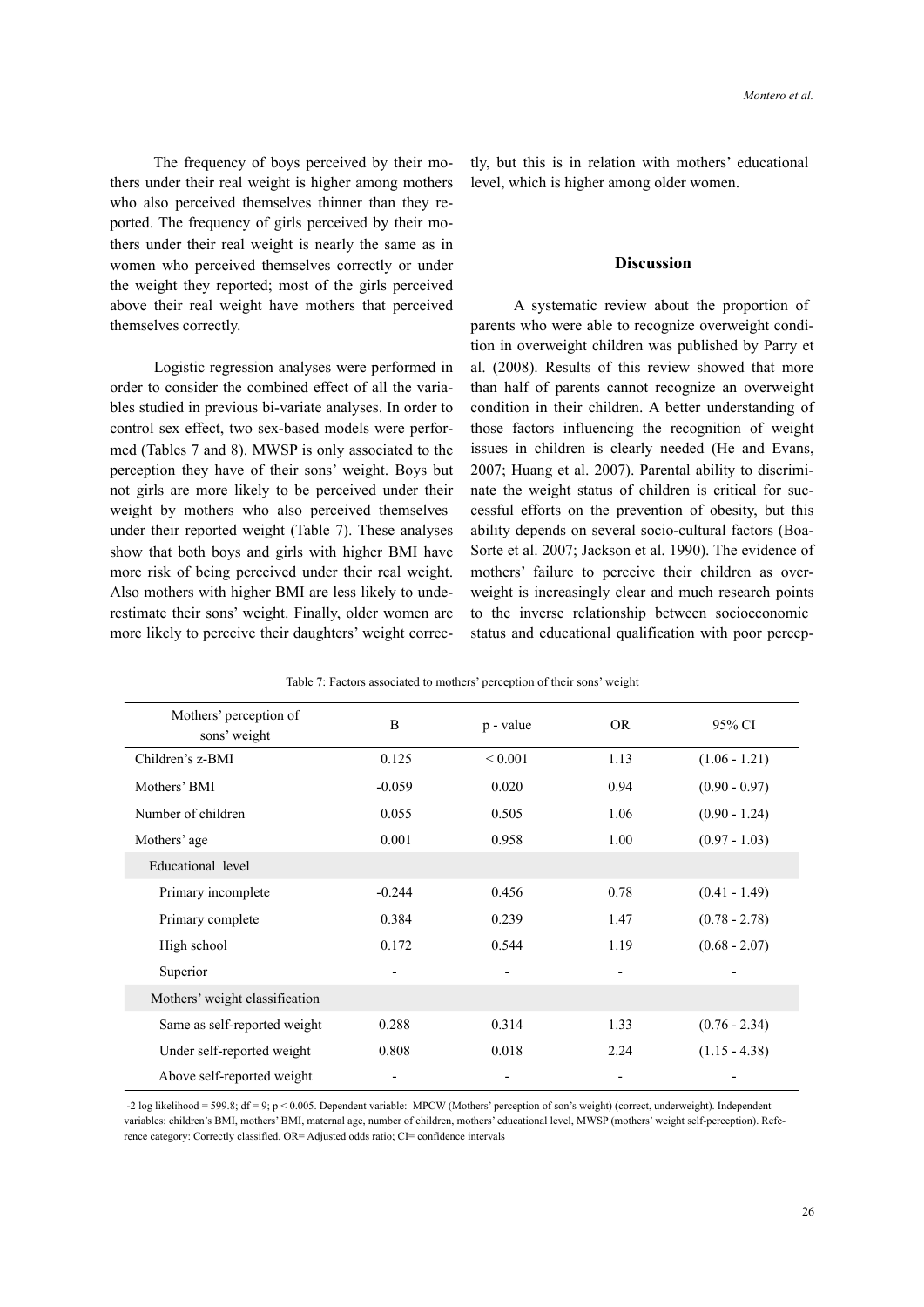| Mothers' perception of<br>sons' weight | B        | p - value    | <b>OR</b> | 95% CI          |
|----------------------------------------|----------|--------------|-----------|-----------------|
| Children's z-BMI                       | 0.174    | ${}_{0.001}$ | 1.19      | $(1.12 - 1.26)$ |
| Mothers' BMI                           | 0.023    | 0.317        | 1.02      | $(0.98 - 1.07)$ |
| Number of children                     | $-0.085$ | 0.299        | 0.92      | $(0.78 - 1.08)$ |
| Mothers' age                           | $-0.029$ | 0.032        | 0.97      | $(0.95 - 0.99)$ |
| Educational level                      |          |              |           |                 |
| Primary incomplete                     | 0.134    | 0.648        | 1.14      | $(0.64 - 2.03)$ |
| Primary complete                       | $-0.072$ | 0.816        | 0.93      | $(0.51 - 1.71)$ |
| High school                            | $-0.153$ | 0.556        | 0.86      | $(0.52 - 1.43)$ |
| Superior                               |          |              |           |                 |
| Mothers' weight classification         |          |              |           |                 |
| Same as self-reported weight           | 0.310    | 0.224        | 1.36      | $(0.83 - 2.25)$ |
| Under self-reported weight             | $-0.092$ | 0.766        | 0.91      | $(0.50 - 1.67)$ |
| Above self-reported weight             |          |              |           |                 |

Table 8: Factors associated to mothers' perception of their daughters' weight

 -2 log likelihood = 762.6; df = 9; p < 0.000. Dependent variable: MPCW (Mothers' perception of daughters' weight) (correct, underweight). Independent variables: children's BMI, mothers' BMI, maternal age, number of children, mothers' educational level, MWSP (mothers' weight self-perception). Reference category: Correctly classified. OR= Adjusted odds ratio; CI= confidence intervals

tion of children's nutritional status - especially overweight (Baughcum et al. 2000; Carnell et al. 2002).

 Other related factors are involved in children's weight recognition (Bisi Molina et al. 2009; Jacoby et al. 2003; Paeratakul et al. 2002); e.g., the importance of gender is clear. The present study and others (Mamun et al. 2008; Maynard et al. 2003) show that the risk of misclassification or failure in overweight recognition by mothers is higher for boys than for girls. Such differences could be influenced among others factors, by the gap in the timing of sexual maturation between boys and girls. In girls, the process begins about two years before; this means that during pre-puberty and puberty, for the same chronological age, girls have greater fat accumulation than boys. This sexual dimorphism in terms of higher fat mass proportion in girls is particularly important for the correct achievement of sexual maturation. Therefore the knowledge mothers have about children growth and development process during the pre-puberty period can determine what behavior mothers will face on them in relation to feeding issues and physical activity.

 As in previous studies (Baughcum et al. 2000), our results show an increased risk of not perceiving children's overweight by overweight mothers. Mothers' educational level is the most important factor in the prevalence of overweight and obesity in mothers and children, and it also influences the way women perceive their own nutritional status and their childrens' (Baughcum et al. 2000). Particularly, the prevalence of overweight and obese mothers in this sample is 30.0% and 13.5% respectively, but differently distributed depending on their educational level. Among women with incomplete primary education, this value reaches 36.0% for overweight and 14.4% for obesity. Therefore, in this study, sons of mothers with low education –who are also more overweight and obese and do not perceive it - have higher risk of being overweight or obese and their mothers are less likely to perceive it.

 The most novel contribution of the present study is the association observed between mothers' self-perception –in terms of weight or nutritional condition- and the perception of the nutritional status of their sons and daughters. The use of mothers' self-re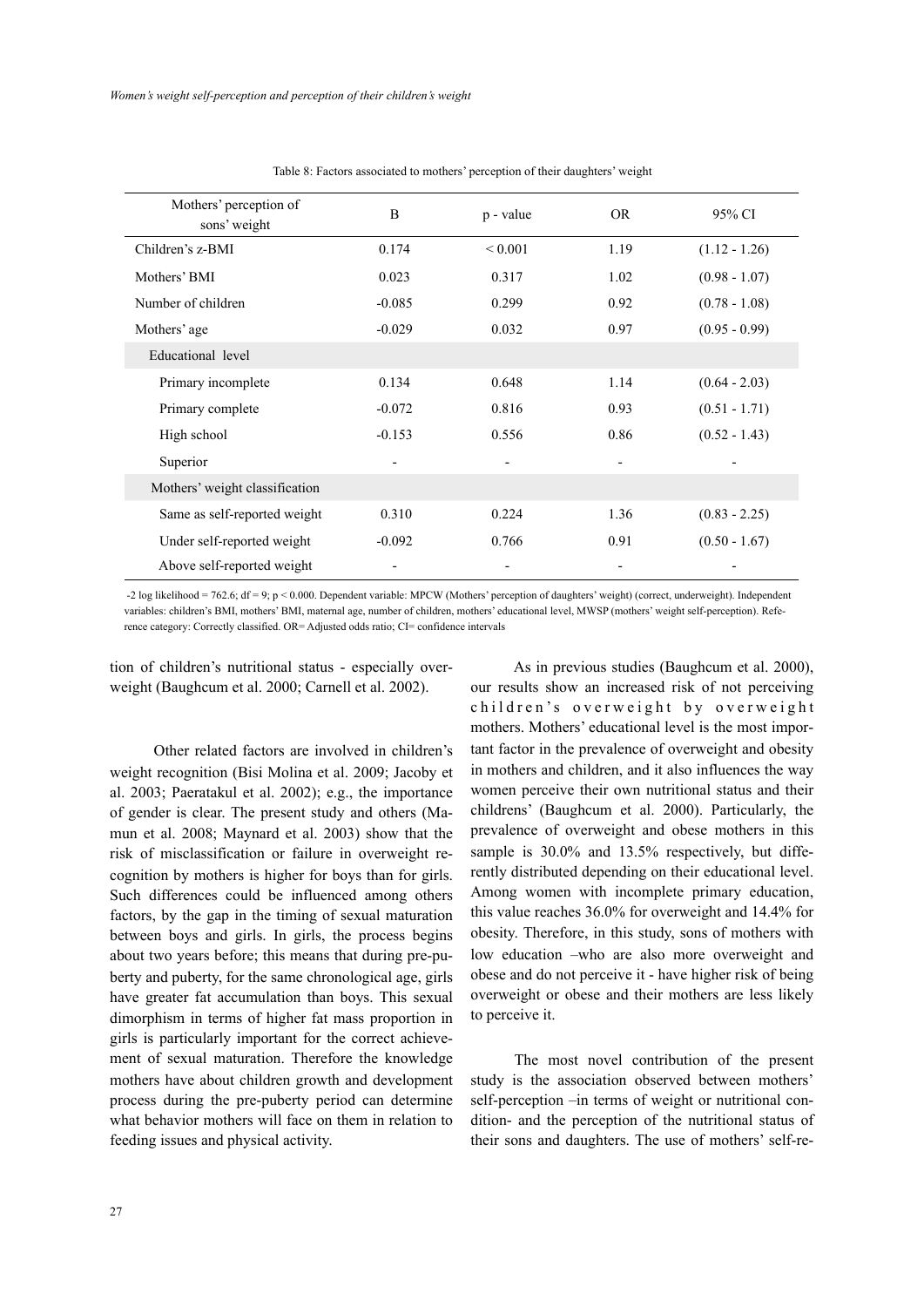ported weight and height to estimate mothers' BMI is a limitation of this study. According to a review on height and weight validation studies in the general population, Gorber et al. (2007) indicated an under-reporting of weight, while height is generally over-reported. Even if an error occurs in the estimation of these measurements, studies including self-reported data have been conducted (Carvalhaes et al. 2008) observing a high correlation between self-reported and measured weight and height (McAdams et al. 2007). These results justify the use of self-reported data in the present study.

 Most obese women generally have lower educational level and they self-perceived thinner than they really were. Women with higher educational level are more likely to overestimate their nutritional condition; they self-perceive "heavier" than observed from the measures reported by them. Results of this study provide additional information on this aspect. Mothers' self-perception under their reported weight is associated with mothers' failure to perceive when their sons but not their daughters are overweight.

 Women with low educational level who perceive their children and themselves thinner than they are, might contribute to increase the risk of developing weight associated disorders (Boa-Sorte et al. 2007); being above the normal weight does not seems to be a health problem for them, nor is it a negative condition for their everyday life issues (He and Evans, 2007). Probably, this perception is likely to have an impact on the nutritional status and the health of women and their children in the medium and long term (Carroll, 2008; Whisenhunt et al. 2008). Our results agreed with these studies, highlighting the differences observed between sons and daughters. The fact that a thin female image is valued among higher socioeconomic groups might concern mothers about their daughters' overweight, while this could lead to not even identify boys' overweight. Significant associations between gender, ethnicity and mother's perception have been previously shown for this sample (Bisi Molina et al. 2009).

 There is plenty of scientific evidence of the importance of mothers' educational level in children's health in societies undergoing a nutritional transition

process (Bisi Molina et al. 2010a; Bisi Molina et al. 2010b). Based on the results of our study and since mothers continue to be responsible for family feeding; authors believe is important that they recognize when their children are overweight or obese to involve themselves in the prevention of childhood obesity and food behavior disorders. Especially mothers with low education do not recognize these problems, neither in them nor in their children, specific programs for population groups with particular socio-demographic characteristics could be activated.

 Other informative and educational strategies focused on parents should be incorporated into prevention programs for obesity and food behavior disorders; e.g., the explanation of the differences between boys and girls in the 'normal' growth process and sexual development maturation, which involves a body composition with higher proportion of fat mass in girls than in boys by the end of this process. It would be useful for women and daughters to know these differences in body composition between men and women at a time in which the cult of the body in our society goes through a persecution of body fat (Whisenhunt et al. 2008).

# **Conclusions**

Mothers who perceive themselves thinner than they are, more likely underestimate their sons' but not their daughters' real weight. Misperception of children's weight was dependent on their gender but not on mother's educational level.

#### **Acknowledgements**

The present study received financial support from the Fundo de Apoio à Ciência e à Tecnologia de Vitória (FACITEC).

# **References**

Almeida G., Santos J., Pasian S., Loureiro S. (2005) Perceptions of body shape and size in women: an exploratory study. *Psicol. Estud*. 10 (1): 27-35.